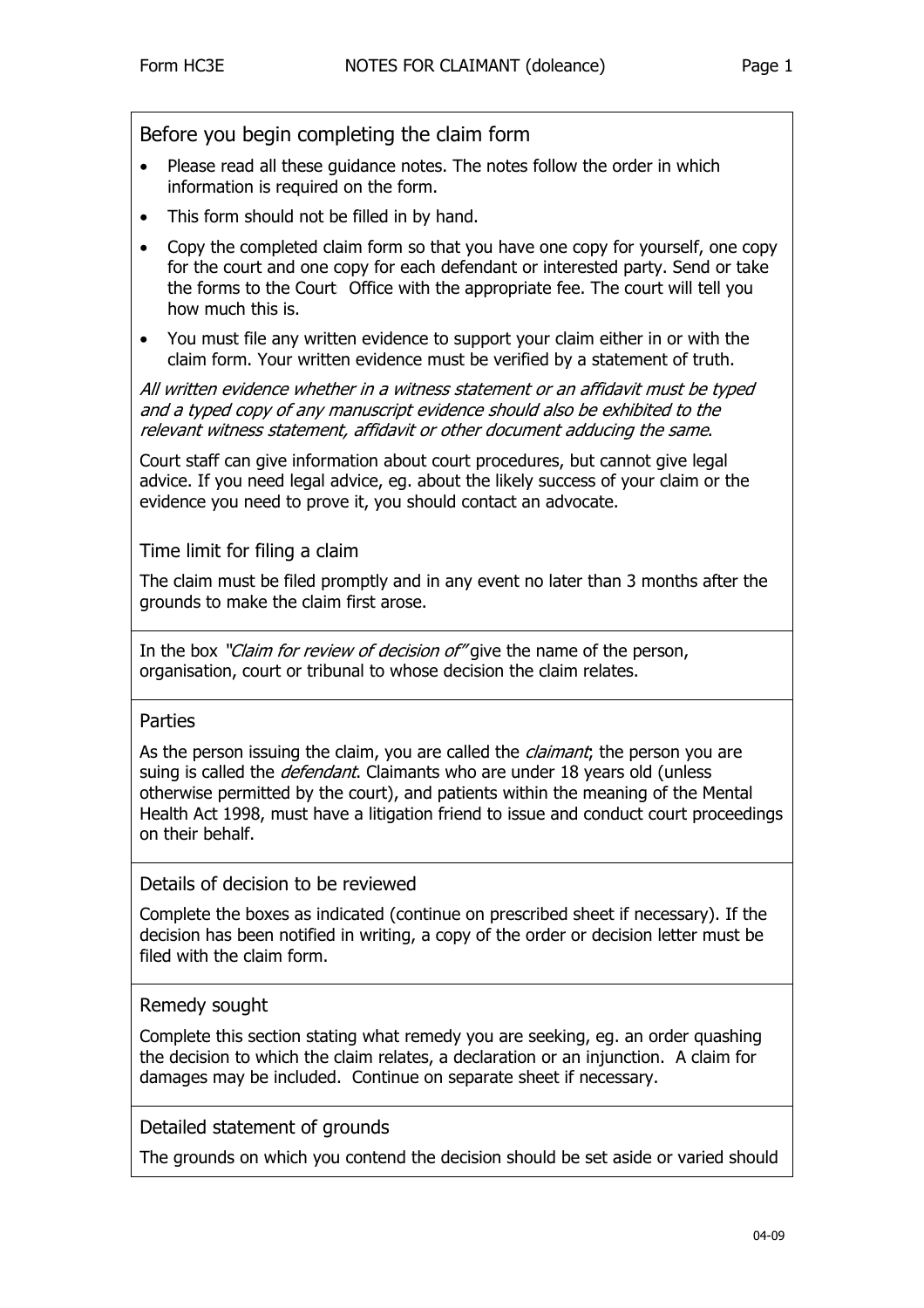be set out in detail in this section of the form, or in a separate document attached to the form.

## Statement of facts relied on

The facts on which you are basing your claim should be set out in this section of the form, or in a separate document attached to the form. It should contain a numbered list of the points that you intend to rely on at the hearing. Refer at each point to any documents you are filing in support of your claim.

# Documents accompanying claim form

Do not delay filing the claim form. If you have not been able to obtain any of the documents listed in this section within the time limit referred to above, complete the list as best you can and ensure the claim is filed on time.

# Details of the defendant

Give the full name(s) of the defendant(s) and the address(es) to which all documents relating to the claim are to be sent. Include contact information e.g. telephone numbers and any other reference numbers.

### Details of interested parties

Where the claim relates to proceedings in a court or tribunal or to a decision, any other parties to those proceedings or who were party to the decision proceedings must be named in the claim form as interested parties. Full details of interested parties must be included in the claim form.

In a claim which does not relate to a decision of a court or tribunal, you should give details of any persons directly affected by the decision you wish to challenge.

# Statement of truth

This must be signed by you<sup>1</sup>, or by your advocate or your litigation friend, if appropriate.

# Address for documents

Insert in this box the address at which you wish to receive documents and payments. The address must be in the Isle of Man. If you are willing to receive documents by fax or e-mail, add details.

# Service of claim form

<span id="page-1-0"></span>j

You must take or send to the court 2 copies of the claim form, plus an additional copy for each defendant and interested party to be served. The court will keep one copy, and stamp and return the others to you.

You must then arrange for the coroner to serve a stamped copy of the claim form,